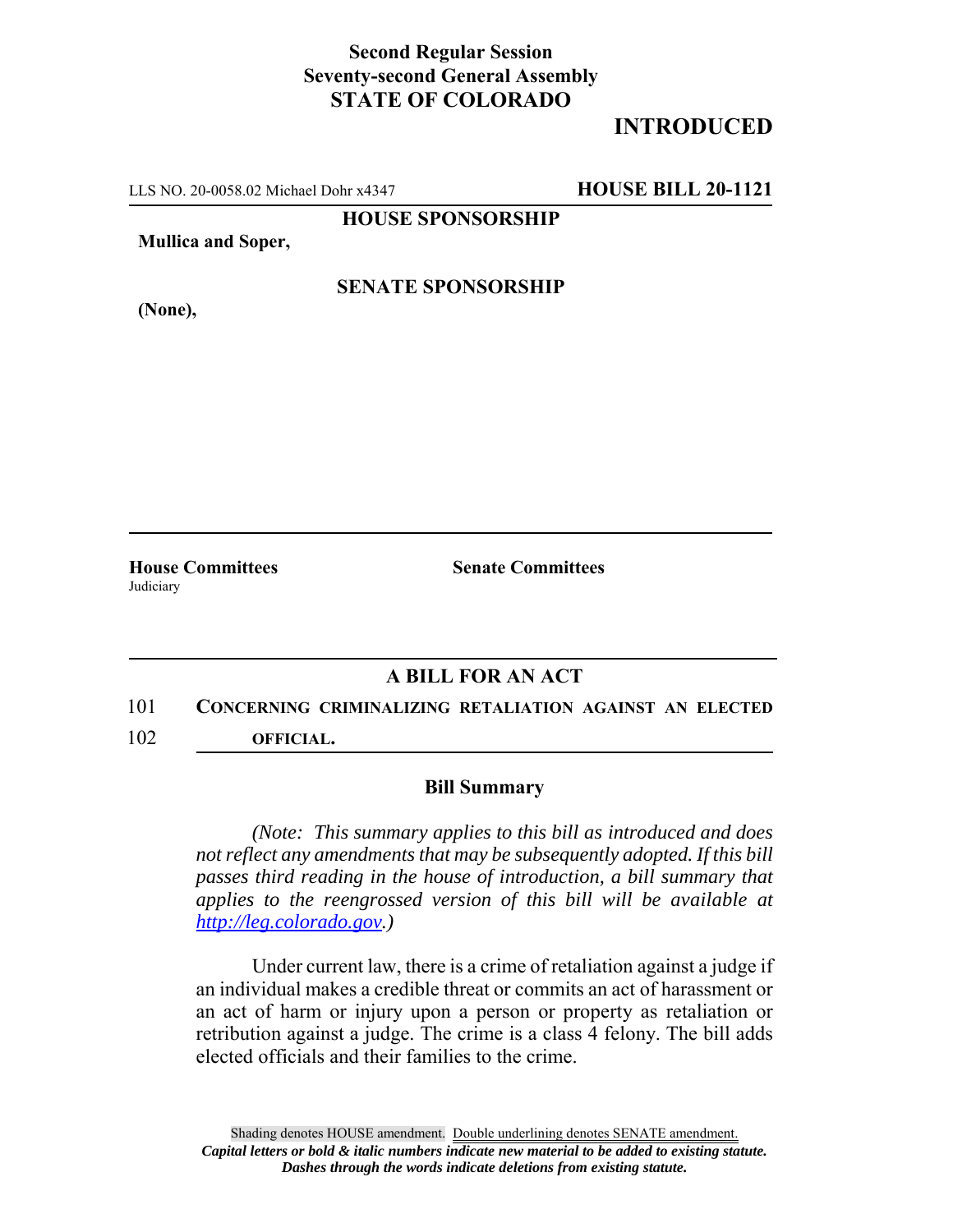| $\mathbf{1}$   | Be it enacted by the General Assembly of the State of Colorado:             |
|----------------|-----------------------------------------------------------------------------|
| $\overline{2}$ | <b>SECTION 1.</b> In Colorado Revised Statutes, <b>amend</b> 18-8-615 as    |
| 3              | follows:                                                                    |
| $\overline{4}$ | 18-8-615. Retaliation against a judge or elected official -                 |
| 5              | definitions. $(1)(a)$ An individual commits retaliation against a judge OR  |
| 6              | ELECTED OFFICIAL if the individual makes a credible threat, as defined in   |
| 7              | section $18-3-602$ (2)(b), or commits an act of harassment, as defined in   |
| 8              | section $18-9-111$ (1), or an act of harm or injury upon a person or        |
| 9              | property as retaliation or retribution against a judge OR ELECTED OFFICIAL, |
| 10             | which action is directed against or committed upon:                         |
| 11             | (I) A judge who has served or is serving in a legal matter assigned         |
| 12             | to the judge involving the individual or a person on whose behalf the       |
| 13             | individual is acting;                                                       |
| 14             | (I.5) AN ELECTED OFFICIAL RELATED TO THE ELECTED OFFICIAL'S                 |
| 15             | OFFICIAL DUTIES;                                                            |
| 16             | (II) A member of the judge's OR ELECTED OFFICIAL'S family;                  |
| 17             | (III) A person in close relationship to the judge OR ELECTED                |
| 18             | OFFICIAL; or                                                                |
| 19             | (IV) A person residing in the same household with the judge OR              |
| 20             | ELECTED OFFICIAL.                                                           |
| 21             | (b) An individual commits retaliation against a judge OR ELECTED            |
| 22             | OFFICIAL by means of a credible threat as described in paragraph (a) of     |
| 23             | this subsection $(1)$ SUBSECTION $(1)(a)$ OF THIS SECTION if the individual |
| 24             | knowingly makes the credible threat:                                        |
| 25             | (I) Directly to the judge OR ELECTED OFFICIAL; or                           |
| 26             | (II) To another person:                                                     |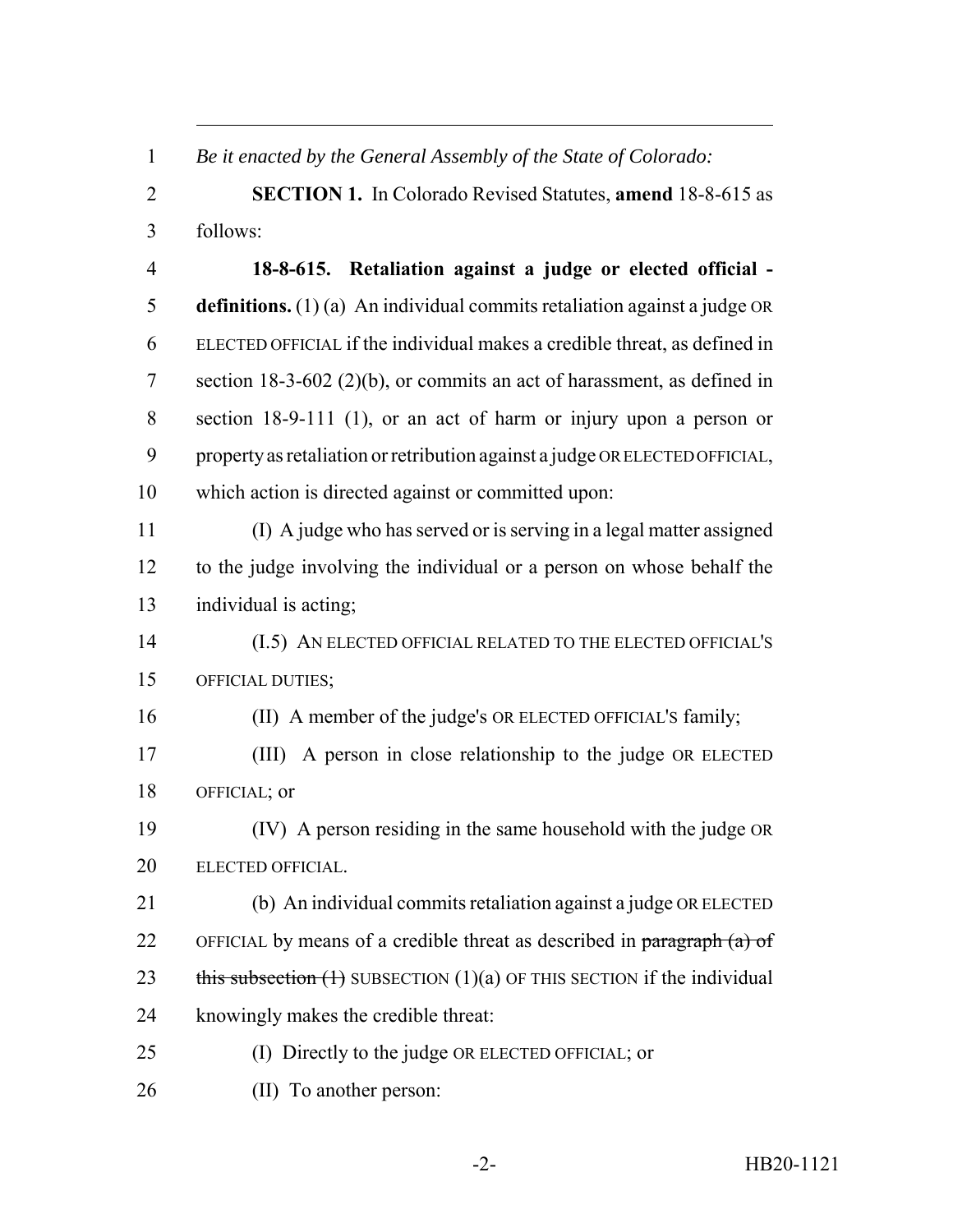- (A) If the individual intended that the communication would be relayed to the judge OR ELECTED OFFICIAL; or
- (B) If the other person is required by statute or ethical rule to report the communication to the judge OR ELECTED OFFICIAL.
	-
- felony.

(2) Retaliation against a judge OR ELECTED OFFICIAL is a class 4

 (3) As used in this section, unless the context otherwise requires: (a) "ELECTED OFFICIAL" MEANS ANY PERSON WHO IS SERVING IN AN ELECTED POSITION IN THE STATE OF COLORADO AT ANY LEVEL OF GOVERNMENT.

 (b) "Judge" means any justice of the supreme court, judge of the court of appeals, district court judge, juvenile court judge, probate court 13 judge, water court judge, county court judge, district court magistrate, county court magistrate, municipal judge, administrative law judge, or unemployment insurance hearing officer.

 **SECTION 2. Potential appropriation.** Pursuant to section 2-2-703, C.R.S., any bill that results in a net increase in periods of imprisonment in state correctional facilities must include an appropriation of money that is sufficient to cover any increased capital construction, any operational costs, and increased parole costs that are the result of the bill for the department of corrections in each of the first five years following the effective date of the bill. Because this act may increase periods of imprisonment, this act may require a five-year appropriation.

 **SECTION 3. Effective date - applicability.** This act takes effect July 1, 2020, and applies to offenses committed on or after said date. **SECTION 4. Safety clause.** The general assembly hereby finds,